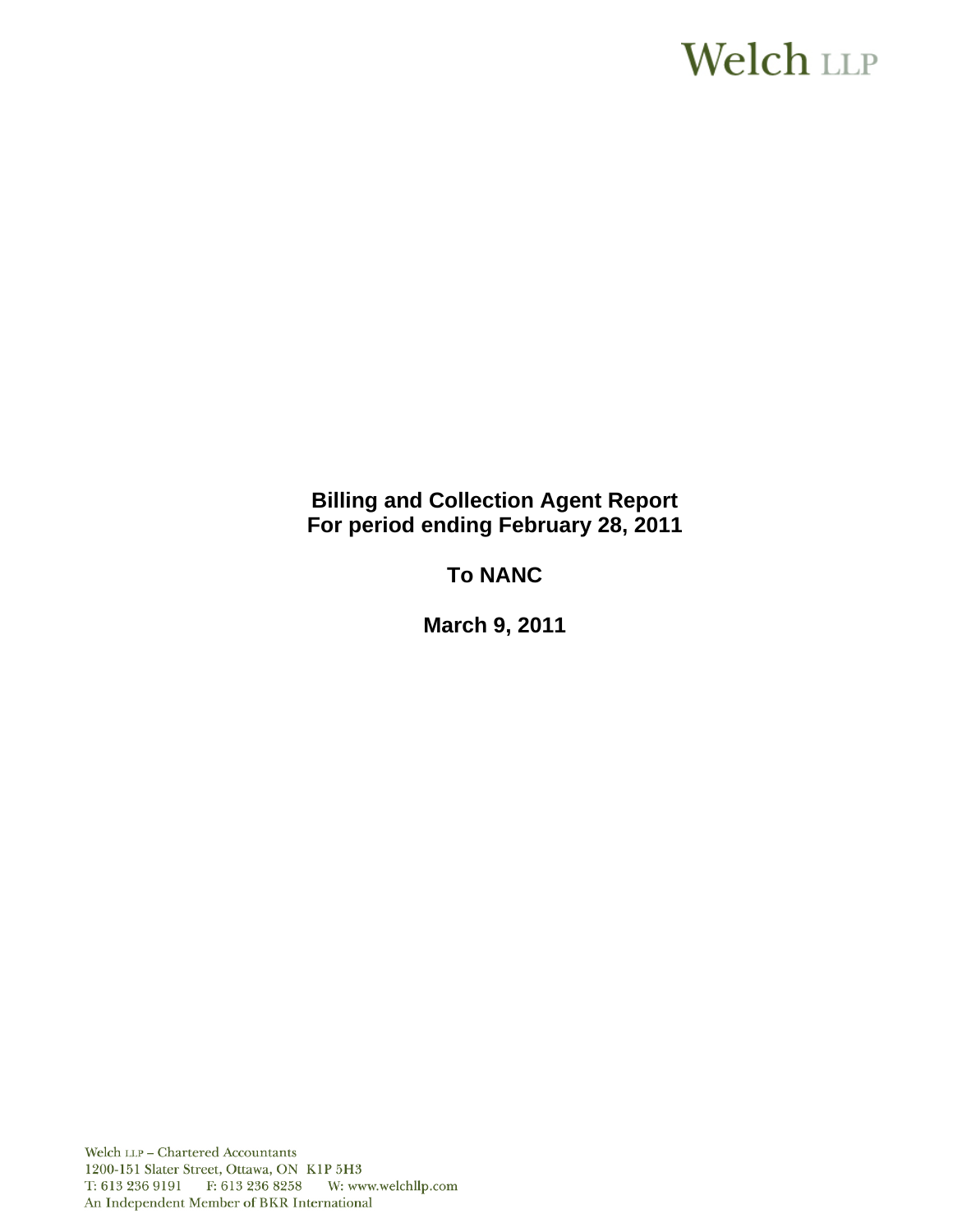# **NANPA FUND STATEMENT OF FINANCIAL POSITION February 28, 2011**

| \$<br>Cash Balance in bank account<br>2,139,176<br>Receivable from US Carriers<br>255,695<br>Receivable from Canada<br>6,670<br>Receivable from Caribbean countries<br>2,274<br>Receivables forwarded to FCC for collection (Over 90 days)<br>352,704<br>Allowance for uncollectible accounts<br>(412,000)<br>205,343<br>Prepaid maintenance contract<br>1,141<br><b>Total assets</b><br>2,345,660<br>Less: Accrued liabilities (see below for makeup)<br><b>Fund balance</b><br>\$<br>1,998,517<br><b>Makeup of Accrued Liabilities</b> (see following page for additional details)<br><b>Welch LLP</b><br>22,784 | <b>Assets</b> |  |            |
|--------------------------------------------------------------------------------------------------------------------------------------------------------------------------------------------------------------------------------------------------------------------------------------------------------------------------------------------------------------------------------------------------------------------------------------------------------------------------------------------------------------------------------------------------------------------------------------------------------------------|---------------|--|------------|
|                                                                                                                                                                                                                                                                                                                                                                                                                                                                                                                                                                                                                    |               |  |            |
|                                                                                                                                                                                                                                                                                                                                                                                                                                                                                                                                                                                                                    |               |  |            |
|                                                                                                                                                                                                                                                                                                                                                                                                                                                                                                                                                                                                                    |               |  |            |
|                                                                                                                                                                                                                                                                                                                                                                                                                                                                                                                                                                                                                    |               |  |            |
|                                                                                                                                                                                                                                                                                                                                                                                                                                                                                                                                                                                                                    |               |  |            |
|                                                                                                                                                                                                                                                                                                                                                                                                                                                                                                                                                                                                                    |               |  |            |
|                                                                                                                                                                                                                                                                                                                                                                                                                                                                                                                                                                                                                    |               |  |            |
|                                                                                                                                                                                                                                                                                                                                                                                                                                                                                                                                                                                                                    |               |  |            |
|                                                                                                                                                                                                                                                                                                                                                                                                                                                                                                                                                                                                                    |               |  | (347, 143) |
|                                                                                                                                                                                                                                                                                                                                                                                                                                                                                                                                                                                                                    |               |  |            |
|                                                                                                                                                                                                                                                                                                                                                                                                                                                                                                                                                                                                                    |               |  |            |
|                                                                                                                                                                                                                                                                                                                                                                                                                                                                                                                                                                                                                    |               |  |            |
| <b>NEUSTAR Pooling 1K Block Pooling Expenses</b><br>185,365                                                                                                                                                                                                                                                                                                                                                                                                                                                                                                                                                        |               |  |            |
| <b>NEUSTAR Admin Expenses</b><br>131,075                                                                                                                                                                                                                                                                                                                                                                                                                                                                                                                                                                           |               |  |            |
| Data Collection Agent - USAC<br>7,919                                                                                                                                                                                                                                                                                                                                                                                                                                                                                                                                                                              |               |  |            |
| \$<br>347,143                                                                                                                                                                                                                                                                                                                                                                                                                                                                                                                                                                                                      |               |  |            |

**\*\*\*\*\*\*\*\*\*\*\*\*\*\*\*\*\*\*\*\*\*\*\*\*\*\*\*\*\*\*\*\*\*\*\*\*\*\*\*\*\*\*\*\*\*\*\*\*\*\*\*\*\*\*\*\*\*\*\*\*\*\*\*\*\*\*\*\*\*\*\*\*\*\*\*\*\***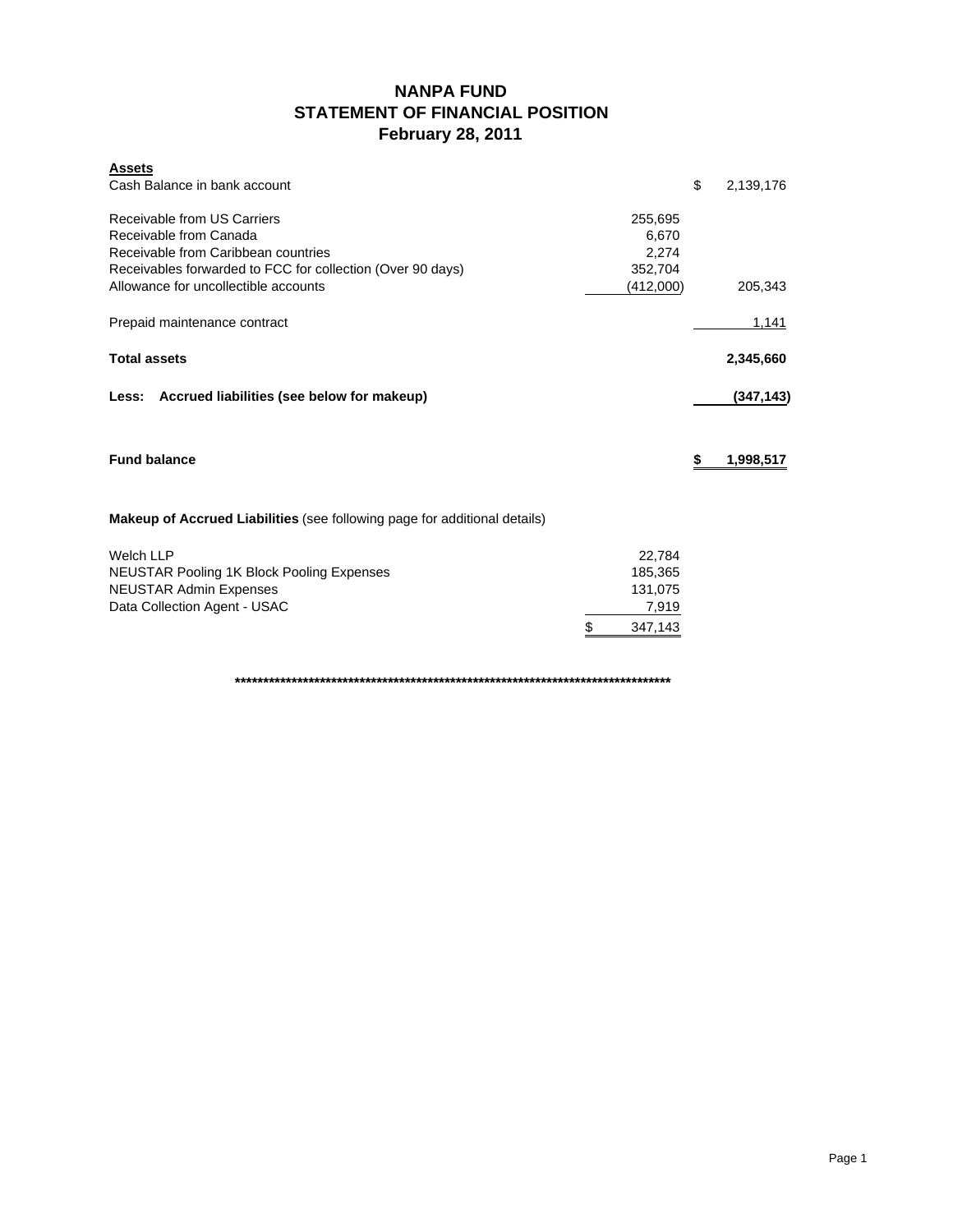### **NANPA FUND FORECASTED STATEMENT OF CHANGES IN FUND BALANCEJULY 2010 TO JUNE 2011**

|                                                                            |            | <b>Actual</b>            |                          |                          |                          |                          |                        |                          |                                   | <b>Budgeted</b>        |                          |                      |                      |                      |                   | <b>Variance between</b>                        |  |
|----------------------------------------------------------------------------|------------|--------------------------|--------------------------|--------------------------|--------------------------|--------------------------|------------------------|--------------------------|-----------------------------------|------------------------|--------------------------|----------------------|----------------------|----------------------|-------------------|------------------------------------------------|--|
|                                                                            |            | <b>Jul-10</b>            | Aug-10                   | Sep-10                   | Oct-10                   | <b>Nov-10</b>            | <b>Dec-10</b>          | $Jan-11$                 | Feb-11                            | <b>Mar-11</b>          | Apr-11                   | $May-11$             | <b>Jun-11</b>        | <b>Total</b>         | <b>Budget</b>     | forecasted balance at<br>June 30/11 and budget |  |
| Revenue                                                                    |            |                          |                          |                          |                          |                          |                        |                          |                                   |                        |                          |                      |                      |                      |                   |                                                |  |
| <b>International Contributions</b><br>Canada<br>Caribbean countries        | (1)<br>(1) | 13,339<br>16,403         | 6,670<br>$\sim$          | 6,670                    | 6,670                    | 6,670<br>$\sim$          | 6,670                  | 6,670                    | 6,670<br>$\overline{\phantom{a}}$ | 6,669                  | 6,669                    | 6,669                |                      | 80,036<br>16,403     | 80,036<br>16,403  |                                                |  |
| <b>Total International Contributions</b>                                   |            | 29,742                   | 6,670                    | 6,670                    | 6,670                    | 6,670                    | 6,670                  | 6,670                    | 6,670                             | 6,669                  | 6,669                    | 6,669                | $\sim$               | 96,439               | 96,439            |                                                |  |
| Domestic Contributions - US carriers                                       | (1)        | 2,241,497                | 179,293                  | 188,748                  | 186,209                  | 186,448                  | 187,670                | 186,515                  | 187,469                           | 187,629                | 187,629                  | 187,629              |                      | 4,106,736            | 4,034,718         | 72,018                                         |  |
| Late filing fees for Form 499A                                             | (2)        | 100(                     | 9,700)                   | 1,600.00                 | 200.00                   | 2,600                    | 600)                   | 2,100                    | 500)                              |                        |                          |                      | 115,000              | 101,200              | 115,000           | 13,800)                                        |  |
| Interest income                                                            | (3)        | 1,128                    | 1,267                    | 1,439                    | 1,062                    | 979                      | 1,092                  | 795                      | 504                               | 1,000                  | 1,000                    | 1,000                | 1,000                | 12,266               | 12,000            | 266                                            |  |
| <b>Total revenue</b>                                                       |            | 2,272,267                | 177,530                  | 198,457                  | 194,141                  | 191,497                  | 194,832                | 191,880                  | 194,143                           | 195,298                | 195,298                  | 195,298              | 116,000              | 4,316,641            | 4,258,157         | 58,484                                         |  |
| <b>Expenses</b><br><b>NANPA Administration</b>                             | (4), (7)   | 139,465                  | 130,353                  | 130,041                  | 186,342                  | 131,742                  | 141,617                | 128,968                  | 131,075                           | 131,000                | 131,000                  | 131,000              | 131,000              | 1,643,603            | 1,667,000         | 23,397)                                        |  |
| 1K Block Pooling Administration                                            | (4), (8)   | 188,498                  | 186,932                  | 194,735                  | 185,365                  | 199,247                  | 185,365                | 185,365                  | 185,365                           | 185,365                | 185,365                  | 185,365              | 185,365              | 2,252,332            | 2,229,082         | 23,250                                         |  |
| pANI                                                                       | (9)        | $\overline{\phantom{a}}$ | $\overline{\phantom{a}}$ |                          |                          | $\overline{\phantom{a}}$ |                        | $\overline{\phantom{a}}$ | $\overline{\phantom{a}}$          | 50,000                 | 50,000                   | 50,000               | 50,000               | 200,000              | 200,000           |                                                |  |
| <b>Billing and Collection</b><br>Welch LLP<br><b>Data Collection Agent</b> | (4)<br>(5) | 21,359<br>3,707          | 20,100<br>3,636          | 20,100<br>3,706          | 20,100<br>4,289          | 20,100<br>7,193          | 20,100<br>6,704        | 20,100<br>9,806          | 22,784<br>3,419                   | 22,794<br>4,500        | 22,794<br>4,500          | 22,794<br>4,500      | 22,794<br>4,500      | 255,919<br>60,460    | 238,800<br>54,000 | 17,119<br>6,460                                |  |
| <b>Annual Operations Audit</b>                                             | (6)        | $\sim$                   | $\sim$                   | 36,000                   | $\sim$                   | $\sim$                   | $\sim$                 | $\sim$                   | $\sim$                            | $\overline{a}$         | $\overline{\phantom{a}}$ |                      |                      | 36,000               | 36,000            |                                                |  |
| <b>Bank Charges</b>                                                        | (10)       | 1,426                    | 4,170                    | 1.741                    | 1,605                    | 1,867                    | 1.670                  | 1.393                    | 2,056                             |                        |                          |                      |                      | 15,928               | $\sim$            | 15,928                                         |  |
| <b>Carrier Audits</b>                                                      | (11)       | $\overline{\phantom{a}}$ | $\overline{\phantom{a}}$ | $\overline{\phantom{a}}$ | $\overline{\phantom{a}}$ | $\sim$                   |                        | $\sim$                   | $\sim$                            |                        |                          |                      |                      | $\overline{a}$       | 700,000           | 700,000)                                       |  |
| Bad debt expense                                                           | (12)       | 44,293                   | 9,977)                   | 3,473                    | 20,280.00                | 6,614)                   |                        | 1,831                    |                                   |                        |                          |                      |                      | 42,678               |                   | 42,678                                         |  |
| <b>Total expenses</b>                                                      |            | 398,748                  | 335,214                  | 382,850                  | 417,981                  | 353,535                  | 355,456                | 343,801                  | 344,699                           | 393,659                | 393,659                  | 393,659              | 393,659              | 4,506,920            | 5,124,882         | (617, 962)                                     |  |
| Net revenue (expenses)                                                     |            | 1,873,519                | 157,684)                 | 184,393)                 | 223,840)                 | 162,038)                 | 160,624)               | 151,921)                 | 150,556)                          | 198,361)               | 198,361)                 | 198,361) (           | 277,659)             | 190,279) (           | 866,725)          | 676,446                                        |  |
| Opening fund balance                                                       |            | 1,316,054                | 3,189,573                | 3,031,889                | 2,847,496                | 2,623,656                | 2,461,618              | 2,300,994                | 2,149,073                         | 1,998,517              | 1,800,156                | 1,601,795            | 1,403,434            | 1,316,054            | 1,366,725         | 50,671                                         |  |
| <b>Closing fund balance</b>                                                |            | 3,189,573                | 3,031,889                | 2,847,496                | 2,623,656                | 2,461,618                | 2,300,994              | 2,149,073                | 1,998,517                         | 1,800,156              | 1,601,795                | 1,403,434            | 1,125,775            | 1,125,775            | 500,000           | 625,775                                        |  |
| Fund balance makeup:<br>Contingency                                        |            | 500,000                  | 500,000                  | 500,000                  | 500,000                  | 500,000                  | 500,000                | 500,000                  | 500,000                           | 500,000                | 500,000                  | 500,000              | 500,000              | 500,000              | 500,000           |                                                |  |
| Surplus                                                                    |            | 2,689,573<br>3,189,573   | 2,531,889<br>3,031,889   | 2,347,496<br>2,847,496   | 2,123,656<br>2.623.656   | 1,961,618<br>2,461,618   | 1,800,994<br>2,300,994 | 1,649,073<br>2,149,073   | 1,498,517<br>1,998,517            | 1,300,156<br>1,800,156 | 1,101,795<br>1,601,795   | 903.434<br>1,403,434 | 625,775<br>1,125,775 | 625,775<br>1,125,775 | 500,000           |                                                |  |

### **Assumptions: Reconciliation of Forecast at June 30, 2011 to Budget**

| (1) The US carrier contributions for the period from July 2010 to June 2011 and the International contributions are based upon actual billings.                                                                           | Budgeted fund balance at June 30/11 - contingency                                      | 500,000   |
|---------------------------------------------------------------------------------------------------------------------------------------------------------------------------------------------------------------------------|----------------------------------------------------------------------------------------|-----------|
| (2) These fees represent the \$100 late filing fee charged to those companies that do not file the Form 499A by the due date.                                                                                             | Decrease in fund balance between budget period (February 2010) and June 2010           | (50, 671) |
| (3) Interest income projections are estimates                                                                                                                                                                             | Additional billings over estimate from budget                                          | 72,018    |
| (4) The expense for 1K Block Pooling is based on the contract in force.<br>The cost of NANPA Administration is based on contract in force until January 8, 2011.                                                          | Late filing fees (reversal) for Form 499A - 2009                                       | (13,800)  |
| The cost of B&C Agent is based on the interim contract with Welch LLP in force until July 31, 2011.                                                                                                                       | Additional interest earned to date compared to budget                                  | 266       |
| (5) The expense for the Data Collection Agent is based on estimate of costs by USAC for the 2010 calendar year.                                                                                                           | NANP Admin - difference between budget and actual contract awarded after budget period | 32,553    |
| (6) The cost for the annual operations audit performed by Ernst & Young is \$36,000.                                                                                                                                      | NANP Admin - change orders issued                                                      | (9, 156)  |
| (7) No commentary for March.                                                                                                                                                                                              | Additional billings from B & C Agent due to renewal of contract                        | (17, 119) |
| (8) No commentary for March.                                                                                                                                                                                              | Data Collection fees - Adiustment to actual from budget                                | (6, 460)  |
| (9) Interim p-ANI administration is now covered under the new Pooling contract. \$200,000 has been allowed for the cost of permanent pANI in 2010/11. A change order was submitted to the FCC at the end<br>January 2011. | Bad debts not budgeted for                                                             | (42, 678) |
| (10) Bank fees are an expense to the Fund as per the new interim contract for the Billing and Collection Agent effective April 1, 2010.                                                                                   | Pooling change orders                                                                  | (23, 250) |
| (11) The budget allowed \$700,000 for carrier audits. The FCC has indicated that this will not be spent this funding year.                                                                                                | Carrier audits that will not be performed                                              | 700,000   |
| (12) The allowance covers all accounts considered potentially uncollectible at February 28, 2011. This will be covered by the contingency allowance.                                                                      | Permanent pANi that will not be expended prior to June 30th.                           |           |
|                                                                                                                                                                                                                           | Bank fees to be covered by Fund under new B&C Agent contract                           | (15, 928) |
|                                                                                                                                                                                                                           | Forecasted Fund balance at June 30/11                                                  | 1,125,775 |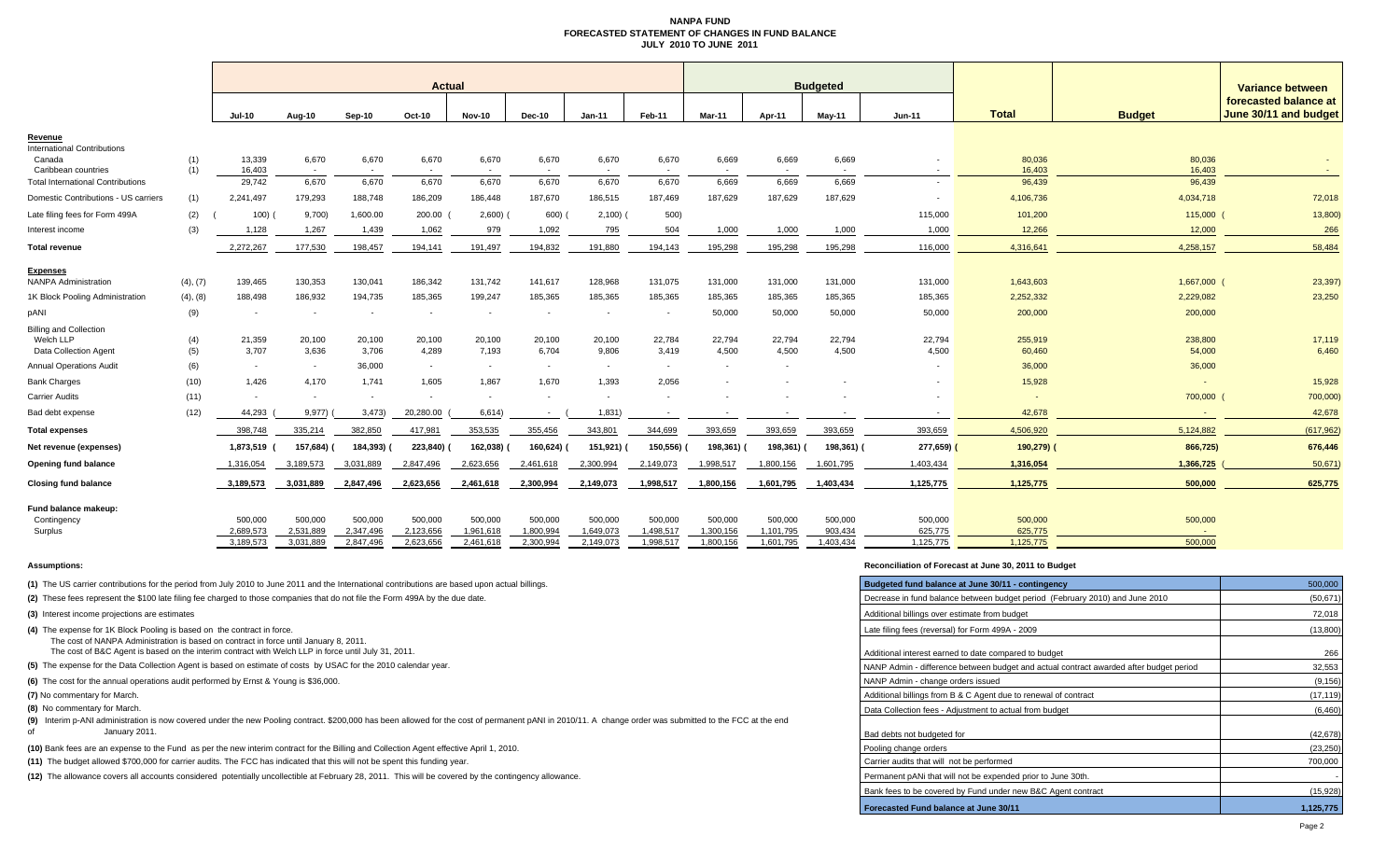### **NANPA FUND FORECASTED STATEMENT OF CHANGES IN FUND BALANCEJULY 2011 TO JUNE 2012**

|                                                                                                                                             |            |                           | <b>Projection</b>                |                      |                          |                      |                      |                      |                    |                          |                          |                    |                   |
|---------------------------------------------------------------------------------------------------------------------------------------------|------------|---------------------------|----------------------------------|----------------------|--------------------------|----------------------|----------------------|----------------------|--------------------|--------------------------|--------------------------|--------------------|-------------------|
|                                                                                                                                             |            | <b>Jul-11</b>             | Aug-11                           | Sep-11               | Oct-11                   | <b>Nov-11</b>        | Dec-11               | Jan-12               | Feb-12             | Mar-12                   | Apr-12                   | May-12             | <b>Jun-12</b>     |
| <b>Projected Revenue</b><br><b>International Contributions</b><br>Canada<br>Caribbean countries<br><b>Total International Contributions</b> | (1)<br>(1) | 6,559<br>16,241<br>22,800 | 6,559<br>$\blacksquare$<br>6,559 | 6,559<br>6,559       | 6,559<br>$\sim$<br>6,559 | 6,559<br>6,559       | 6,559<br>6,559       | 6,559<br>6,559       | 6,558<br>6,558     | 6,558<br>6,558           | 6,558<br>6,558           | 6,558<br>6,558     | 6,558<br>6,558    |
| Domestic Contributions - US carriers                                                                                                        | (1)        | 2,620,882                 | 200,000                          | 200,000              | 200,000                  | 200,000              | 200,000              | 200,000              | 200,000            | 200,000                  | 200,000                  | 200,000            |                   |
| Late filing fees for Form 499A                                                                                                              | (2)        |                           |                                  |                      |                          |                      |                      |                      |                    |                          |                          | ٠                  | 115,000           |
| Interest income                                                                                                                             | (3)        | 1,000                     | 1,000                            | 1,000                | 1,000                    | 1,000                | 1,000                | 1,000                | 1,000              | 1,000                    | 1,000                    | 1,000              | 1,000             |
| Total projected revenue                                                                                                                     |            | 2,644,682                 | 207,559                          | 207,559              | 207,559                  | 207,559              | 207,559              | 207,559              | 207,558            | 207,558                  | 207,558                  | 207,558            | 122,558           |
| <b>Projected Expenses</b><br><b>NANPA Administration</b>                                                                                    | (4)        | 131,000                   | 201,000                          | 131,000              | 131,000                  | 131,000              | 131,000              | 131,000              | 131,000            | 131,000                  | 131,000                  | 131,000            | 131,000           |
| 1K Block Pooling Administration                                                                                                             | (5)        | 185,365                   | 183,490                          | 181,614              | 181,614                  | 181,614              | 181,614              | 181,614              | 181,614            | 181,614                  | 181,614                  | 181,614            | 181,614           |
| pANI                                                                                                                                        | (6)        | 62,289                    | 62,289                           | 62,289               | 62,289                   | 62,289               | 62,289               | 62,289               | 62,289             | 62,289                   | 62,289                   | 62,289             | 62,289            |
| <b>Billing and Collection</b><br>Welch LLP<br><b>Data Collection Agent</b>                                                                  | (7)<br>(8) | 22,784<br>4,917           | 22,784<br>4,917                  | 22,784<br>4,917      | 22,784<br>4,917          | 22,784<br>4,917      | 22,784<br>4,917      | 22,784<br>4,917      | 22,784<br>4,917    | 22,784<br>4,917          | 22,784<br>4,917          | 22,784<br>4,917    | 22,784<br>4,917   |
| <b>Annual Operations Audit</b>                                                                                                              | (9)        | ٠                         | ٠                                | 38,000               | $\overline{\phantom{a}}$ | ٠                    | $\sim$               |                      | ٠                  | ٠                        |                          | ٠                  |                   |
| <b>Bank Charges</b>                                                                                                                         | (10)       | 1,800                     | 1.800                            | 1,800                | 1,800                    | 1,800                | 1,800                | 1.800                | 1,800              | 1,800                    | 1.800                    | 1,800              | 1,800             |
| <b>Carrier Audits</b>                                                                                                                       | (11)       |                           |                                  |                      |                          |                      |                      |                      | 300,000            |                          |                          |                    | ٠                 |
| Bad debt expense (recovery)                                                                                                                 | (12)       | ٠                         | $\blacksquare$                   | 70,000               | $\blacksquare$           | $\blacksquare$       |                      |                      | $\blacksquare$     | $\overline{\phantom{a}}$ | $\overline{\phantom{a}}$ |                    |                   |
| <b>Total projected expenses</b>                                                                                                             |            | 408,155                   | 476,280                          | 512,404              | 404,404                  | 404,404              | 404,404              | 404,404              | 704,404            | 404,404                  | 404,404                  | 404,404            | 404,404           |
| Projected Net revenue (expenses)                                                                                                            |            | 2,236,527                 | 268,721) (                       | 304,845) (           | 196,845)                 | 196,845)             | 196,845) (           | 196,845) (           | 496,846)           | 196,846) (               | 196,846)                 | 196,846)           | 281,846)          |
| Projected Opening fund balance                                                                                                              |            | 1,125,775                 | 3,362,302                        | 3,093,581            | 2,788,736                | 2,591,891            | 2,395,046            | 2,198,201            | 2,001,356          | 1,504,510                | 1,307,664                | 1,110,818          | 913,972           |
| <b>Projected Closing fund balance</b>                                                                                                       |            | 3,362,302                 | 3,093,581                        | 2,788,736            | 2,591,891                | 2,395,046            | 2,198,201            | 2,001,356            | 1,504,510          | 1,307,664                | 1,110,818                | 913,972            | 632,126           |
| Projected Fund balance makeup:                                                                                                              |            |                           |                                  |                      |                          |                      |                      |                      |                    |                          |                          |                    |                   |
| Contingency<br>Surplus                                                                                                                      |            | 750,000<br>2,612,302      | 750,000<br>2,343,581             | 750,000<br>2,038,736 | 750,000<br>1,841,891     | 750,000<br>1,645,046 | 750,000<br>1,448,201 | 750,000<br>1,251,356 | 750,000<br>754,510 | 750,000<br>557,664       | 750,000<br>360,818       | 750,000<br>163,972 | 632,126<br>$\sim$ |
|                                                                                                                                             |            | 3.362.302                 | 3,093,581                        | 2.788.736            | 2,591,891                | 2,395,046            | 2,198,201            | 2,001,356            | ,504,510           | ,307,664                 | 1,110,818                | 913.972            | 632,126           |

### **Assumptions:**

**(1)** The contribution for July 2011 - June 2012 is based on estimated required billings per the draft budget.

**(2)** These fees represent the \$100 late filing fee charged to those companies that do not file the Form 499A by the due date.

**(3)** Interest income projections are estimates

**(4)** The cost of NANPA Administration is based on contract in force until July 8, 2011.

**(5)** The expense for the 1K Block Pooling is based on the contract in force.

<sup>(6)</sup> The cost of permanent pANI administration has been proposed via change order #19 at a total cost of \$1,040,906 which would be spread out over the remaining term of the 1K Pooling contract.

**(7)** The cost of B&C Agent is based on the cost of the interim Welch LLP contract.

**(8)** The expense for the Data Collection Agent is based on estimate of costs by USAC for the 2011 calendar year.

**(9)** The cost of the annual operations audit is based on the cost of the prior year's history of billing from Ernst & Young LLP

**(10)** Bank fees are an expense to the Fund as per the new interim contract for the Billing and Collection Agent effective April 1, 2010.

**(11)** The budget allowed \$300,000 for carrier audits.

**(12)** The allowance covers all accounts considered potentially uncollectible. This will be covered by the contingency allowance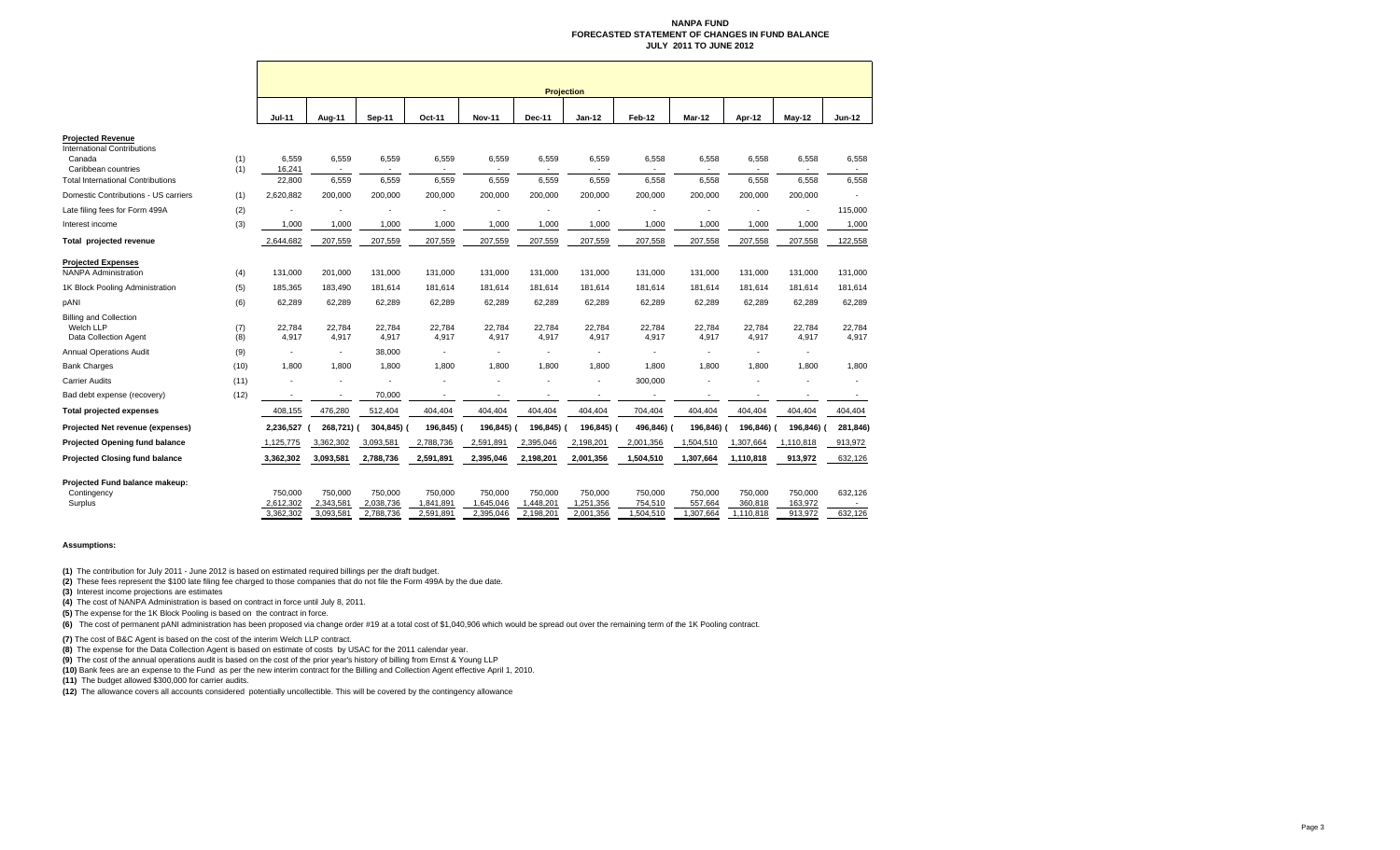### **NANPA FUND CURRENT AND FORECASTED LIABILITIES**

|                                                |                                                                               |               |                        | Current |               |         |         |               |          |         |         |
|------------------------------------------------|-------------------------------------------------------------------------------|---------------|------------------------|---------|---------------|---------|---------|---------------|----------|---------|---------|
|                                                |                                                                               |               |                        | Feb-11  | <u>Mar-11</u> | Apr-11  | May-11  | <u>Jun-11</u> | $Jul-11$ | Aug-11  | Sep-11  |
| <b>NEUSTAR - NANPA Administration contract</b> |                                                                               |               |                        | 131,075 | 131,000       | 131,000 | 131,000 | 131,000       | 131,000  | 131,000 | 131,000 |
| 10/11                                          | - Payment authorized by the FCC on Jan 11/11, received by Welch Feb           |               |                        |         |               |         |         |               |          |         |         |
|                                                | December 2010                                                                 | 128,550       |                        |         |               |         |         |               |          |         |         |
|                                                | - Payment authorized by the FCC on Feb 9/11 received by Welch Feb             |               |                        |         |               |         |         |               |          |         |         |
| 10/11                                          | January 2011                                                                  | 128,968       |                        |         |               |         |         |               |          |         |         |
|                                                |                                                                               |               |                        |         |               |         |         |               |          |         |         |
|                                                | - Authorization by the FCC has not been received for payment                  |               |                        |         |               |         |         |               |          |         |         |
|                                                | February 2011                                                                 |               | \$<br>129,293          |         |               |         |         |               |          |         |         |
|                                                | Change Order #20                                                              |               | 1,782<br>\$<br>131,075 |         |               |         |         |               |          |         |         |
|                                                |                                                                               |               |                        |         |               |         |         |               |          |         |         |
| <b>NEUSTAR - Block Pooling contract</b>        | - Payment authorized by the FCC on Jan 20/11, received by Welch Feb           |               |                        | 185,365 | 185,365       | 185,365 | 185,365 | 185,365       | 185,365  | 185,365 | 183,550 |
| 10/11                                          |                                                                               |               |                        |         |               |         |         |               |          |         |         |
|                                                | December 2010                                                                 | \$<br>185,365 |                        |         |               |         |         |               |          |         |         |
|                                                | - Payment authorized by the FCC on Feb 9/11 received by Welch Feb             |               |                        |         |               |         |         |               |          |         |         |
| 10/11                                          | January 2011                                                                  | 18,536        |                        |         |               |         |         |               |          |         |         |
|                                                |                                                                               |               |                        |         |               |         |         |               |          |         |         |
|                                                | - Authorization by the FCC has not been received for payment<br>February 2011 |               | \$<br>185,365          |         |               |         |         |               |          |         |         |
|                                                |                                                                               |               |                        |         |               |         |         |               |          |         |         |
|                                                |                                                                               |               | \$<br>185,365          |         |               |         |         |               |          |         |         |
| Welch LLP - Billing & Collection Agent         |                                                                               |               |                        | 22,784  | 22,794        | 22,794  | 22,794  | 22,794        | 22,794   | 22,794  | 22,794  |
|                                                | - Payment authorized by the FCC on Jan 11/11, received by Welch Feb           |               |                        |         |               |         |         |               |          |         |         |
| 10/11                                          | December 2010                                                                 | 20,100        |                        |         |               |         |         |               |          |         |         |
|                                                |                                                                               |               |                        |         |               |         |         |               |          |         |         |
| 10/11                                          | - Payment authorized by the FCC on Feb 9/11 received by Welch Feb             |               |                        |         |               |         |         |               |          |         |         |
|                                                | January 2011                                                                  | 20,100        |                        |         |               |         |         |               |          |         |         |
|                                                |                                                                               |               |                        |         |               |         |         |               |          |         |         |
| 10/11                                          | - Payment authorized by the FCC on Dec 14/10, received by Welch Feb           |               |                        |         |               |         |         |               |          |         |         |
|                                                | November 2010                                                                 | 20,100        |                        |         |               |         |         |               |          |         |         |
|                                                | - Authorization by the FCC has not been received for payment                  |               |                        |         |               |         |         |               |          |         |         |
|                                                | February 2011                                                                 |               | \$<br>22,784           |         |               |         |         |               |          |         |         |
|                                                |                                                                               |               | \$                     |         |               |         |         |               |          |         |         |
|                                                |                                                                               |               | 22,784                 |         |               |         |         |               |          |         |         |
| <b>USAC - Data Collection Agent</b>            |                                                                               |               |                        | 7,919   | 4,500         | 4,500   | 4,500   | 4,500         | 4,500    | 4,500   | 4,500   |
| 10/11                                          | - Payment authorized by the FCC on Jan 20/11, received by Welch Feb           |               |                        |         |               |         |         |               |          |         |         |
|                                                | December 2010                                                                 | 9,806         |                        |         |               |         |         |               |          |         |         |
|                                                | November 2010                                                                 | 6,704         |                        |         |               |         |         |               |          |         |         |
|                                                |                                                                               |               |                        |         |               |         |         |               |          |         |         |
| 10/11/10                                       | - Payment authorized by the FCC on Nov 29/10, received by Welch Feb           |               |                        |         |               |         |         |               |          |         |         |
|                                                | October 2010                                                                  | 7,193         |                        |         |               |         |         |               |          |         |         |
|                                                |                                                                               |               |                        |         |               |         |         |               |          |         |         |
|                                                | - Authorization by the FCC has not been received for payment<br>January 2011  |               | 3,419                  |         |               |         |         |               |          |         |         |
|                                                | February 2011 (estimate)                                                      |               | 4,500                  |         |               |         |         |               |          |         |         |
|                                                |                                                                               |               | 7,919<br>\$            |         |               |         |         |               |          |         |         |
|                                                |                                                                               |               |                        |         |               |         |         |               |          |         |         |
| <b>Carrier audits</b>                          |                                                                               |               |                        |         |               |         |         |               |          |         |         |
|                                                |                                                                               |               |                        |         |               |         |         |               |          |         |         |
| Ernst & Young LLP- Annual operations audit     | - Payment authorized by the FCC on Jan 11/11, received by Welch Feb           |               |                        |         |               |         |         |               |          |         |         |
| 10/11                                          |                                                                               |               |                        |         |               |         |         |               |          |         |         |
|                                                | December 2010                                                                 | 36,000 \$     |                        |         |               |         |         |               |          |         |         |
|                                                |                                                                               |               |                        |         |               |         |         |               |          |         |         |
| <b>NEUSTAR - pANI administration</b>           |                                                                               |               | \$                     |         | 50,000        | 50,000  | 50,000  | 50,000        | 50,000   | 50,000  | 50,000  |
|                                                |                                                                               |               |                        |         |               |         |         |               |          |         |         |
| Total                                          |                                                                               |               |                        | 347,143 | 393,659       | 393,659 | 393,659 | 393,659       | 393,659  | 393,659 | 391,844 |